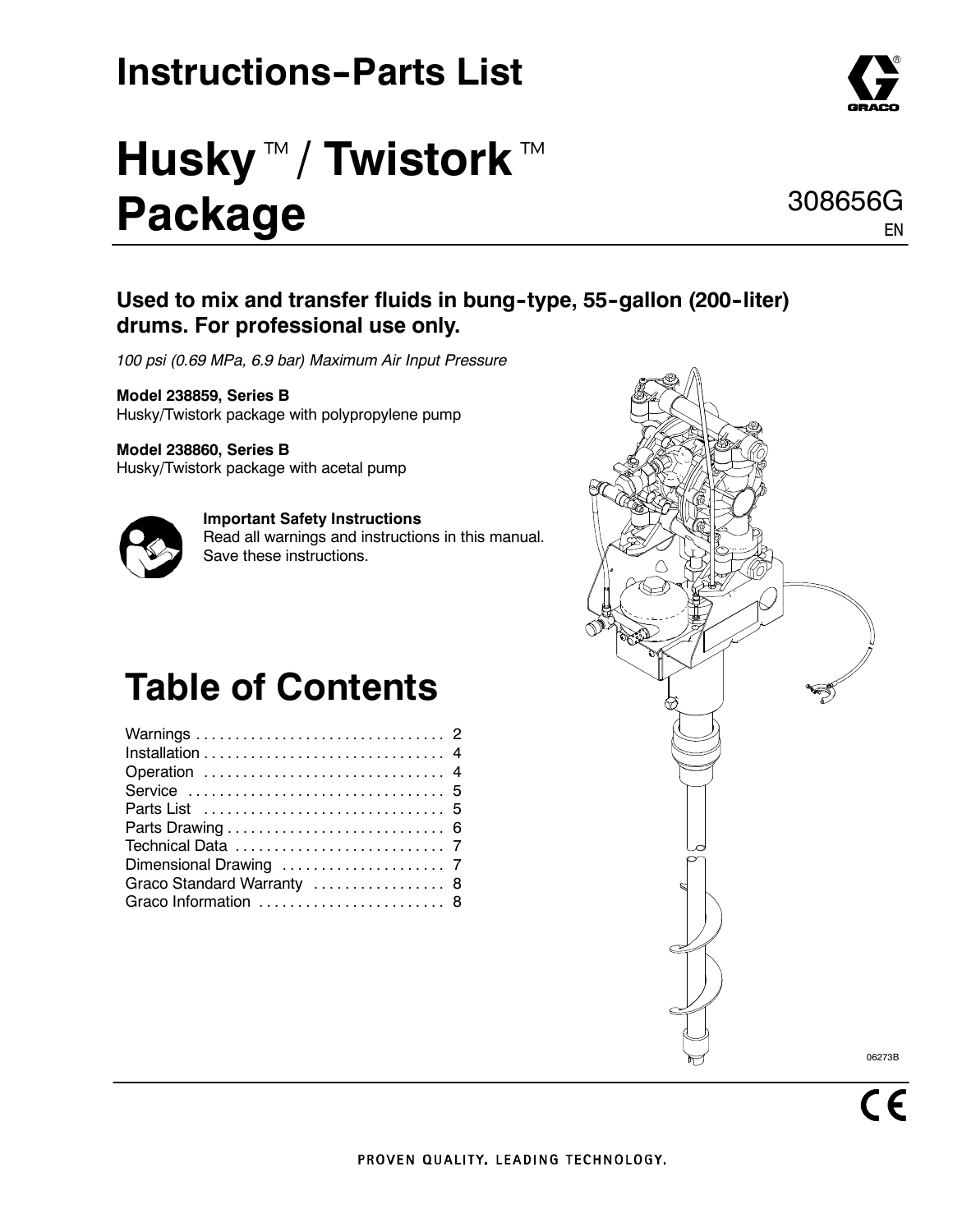## **Symbols**

#### **Warning Symbol**

 $\boldsymbol{\Lambda}$ 

### **WARNING**

#### **Caution Symbol**

### **A** CAUTION

This symbol alerts you to the possibility of serious injury or death if you do not follow the instructions.

This symbol alerts you to the possibility of damage to or destruction of equipment if you do not follow the instructions.

|                     | A WARNING                                                                                                                                                                                                       |
|---------------------|-----------------------------------------------------------------------------------------------------------------------------------------------------------------------------------------------------------------|
|                     | <b>EQUIPMENT MISUSE HAZARD</b>                                                                                                                                                                                  |
| <b>INSTRUCTIONS</b> | Equipment misuse can cause the equipment to rupture or malfunction and result in serious injury.                                                                                                                |
|                     | This equipment is for professional use only.                                                                                                                                                                    |
|                     | Read all instruction manuals, tags, and labels before operating the equipment.                                                                                                                                  |
|                     | Use the equipment only for its intended purpose. If you are not sure, call your Graco distributor.                                                                                                              |
|                     | Do not alter or modify this equipment.                                                                                                                                                                          |
|                     | Check equipment daily. Repair or replace worn or damaged parts immediately.                                                                                                                                     |
|                     | Do not exceed the maximum working pressure of the lowest rated component in your system. This<br>equipment has a 100 psi (7 bar) maximum working pressure.                                                      |
|                     | Use fluids and solvents that are compatible with the equipment wetted parts. Refer to the<br>Technical Data section of all equipment manuals. Read the fluid and solvent manufacturer's<br>warnings.            |
|                     | Always wear protective eyewear, gloves, clothing, and respirator as recommended by the fluid and<br>solvent manufacturer.                                                                                       |
|                     | Comply with all applicable local, state, and national fire, electrical, and safety regulations.                                                                                                                 |
|                     | Route hoses away from traffic areas, sharp edges, moving parts, and hot surfaces. Do not<br>expose hoses to temperatures above 180 $^{\circ}$ F (82 $^{\circ}$ C) or below -40 $^{\circ}$ F (-40 $^{\circ}$ C). |
|                     | Do not lift pressurized equipment.                                                                                                                                                                              |
|                     | The lift hook on this system is for lifting the pump and agitator only. Do not try to lift the drum by<br>connecting the unit to the drum and lifting up on the lift hook.                                      |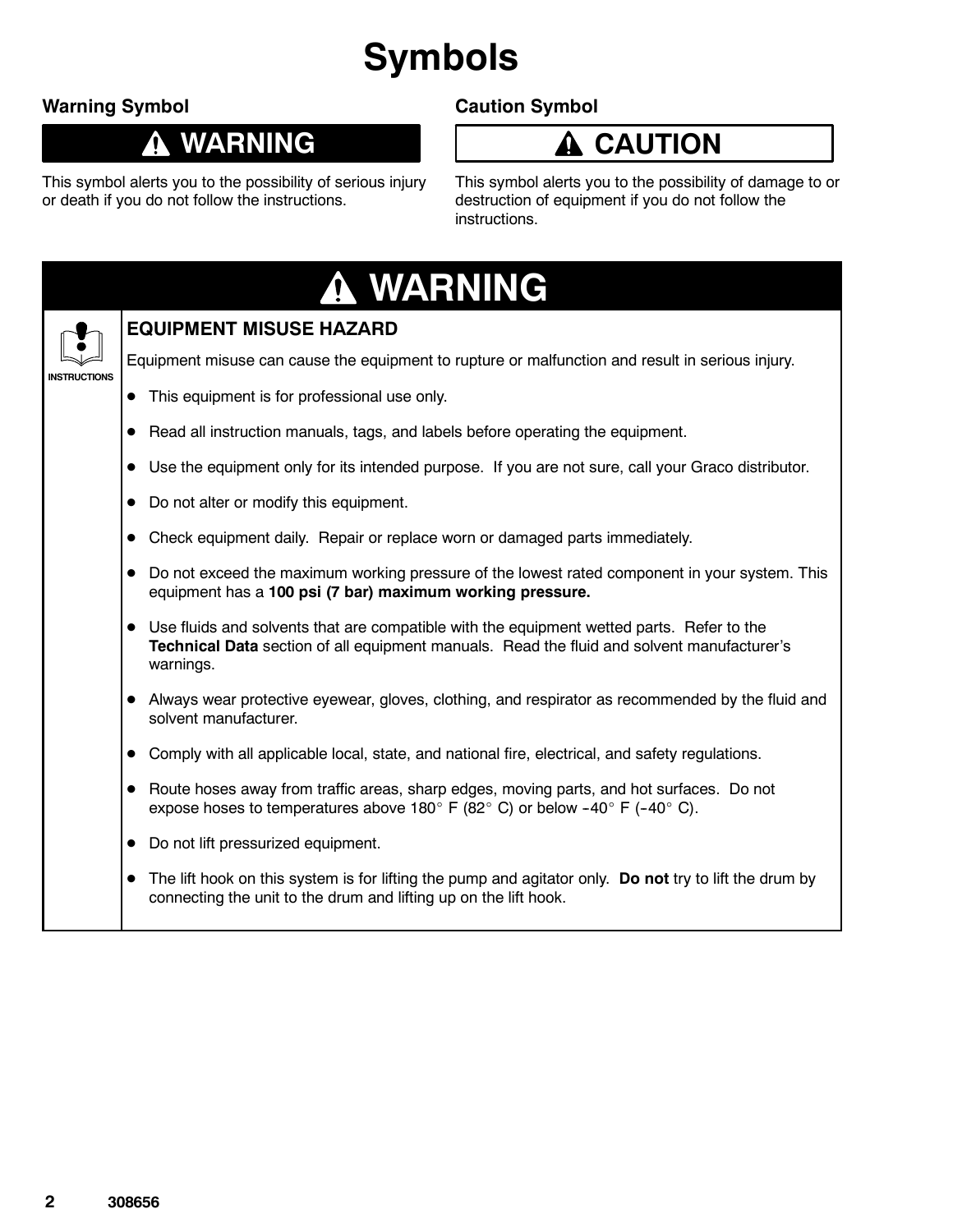## **WARNING**

| <b>FIRE AND EXPLOSION HAZARD</b>                                                                                                                                                                                       |
|------------------------------------------------------------------------------------------------------------------------------------------------------------------------------------------------------------------------|
| Improper grounding, poor ventilation, open flames, or sparks can cause a hazardous condition and<br>result in a fire or explosion and serious injury.                                                                  |
| • Ground all equipment and the equipment being dispensed to. Refer to Grounding on page 4.                                                                                                                             |
| If you are dispensing non-conductive flammable fluids, you must use the unit with the acetal pump,<br>which is conductive.                                                                                             |
| • If there is any static sparking or you feel an electric shock while using this equipment, stop<br>dispensing immediately. Do not use the equipment until you identify and correct the problem.                       |
| Do not use kerosene or other flammable solvents or combustible gases to flush the agitator motor.<br>For information about flushing the pump, see the Technical Data section of the pump manual.                       |
| Provide fresh air ventilation to avoid the buildup of flammable fumes from solvents or the fluid<br>being dispensed.                                                                                                   |
| Keep the dispensing area free of debris, including solvent, rags, and gasoline.                                                                                                                                        |
| Do not smoke in the dispensing area.                                                                                                                                                                                   |
| Extinguish all open flames and pilot lights in the dispensing area.                                                                                                                                                    |
| • The fluid hose you attach to this system must be electrically conductive and must meet the fluid<br>pressure requirements of the system.                                                                             |
| <b>MOVING PARTS HAZARD</b>                                                                                                                                                                                             |
| Moving parts, such as the rotating blades of the agitator, can pinch or amputate your fingers or other<br>body parts and can cause splashing in the eyes or on the skin.                                               |
| • Keep clear of all moving parts when starting or operating the agitator.                                                                                                                                              |
| Always shut off the agitator and disconnect the air line before you remove the agitator from the<br>drum or check or repair any part of the agitator.                                                                  |
| <b>TOXIC FLUID HAZARD</b>                                                                                                                                                                                              |
| Hazardous fluids or toxic fumes can cause serious injury or death if splashed in the eyes or on the<br>skin, swallowed, or inhaled. When flushing the air motor or pump, keep your face away from the<br>exhaust port. |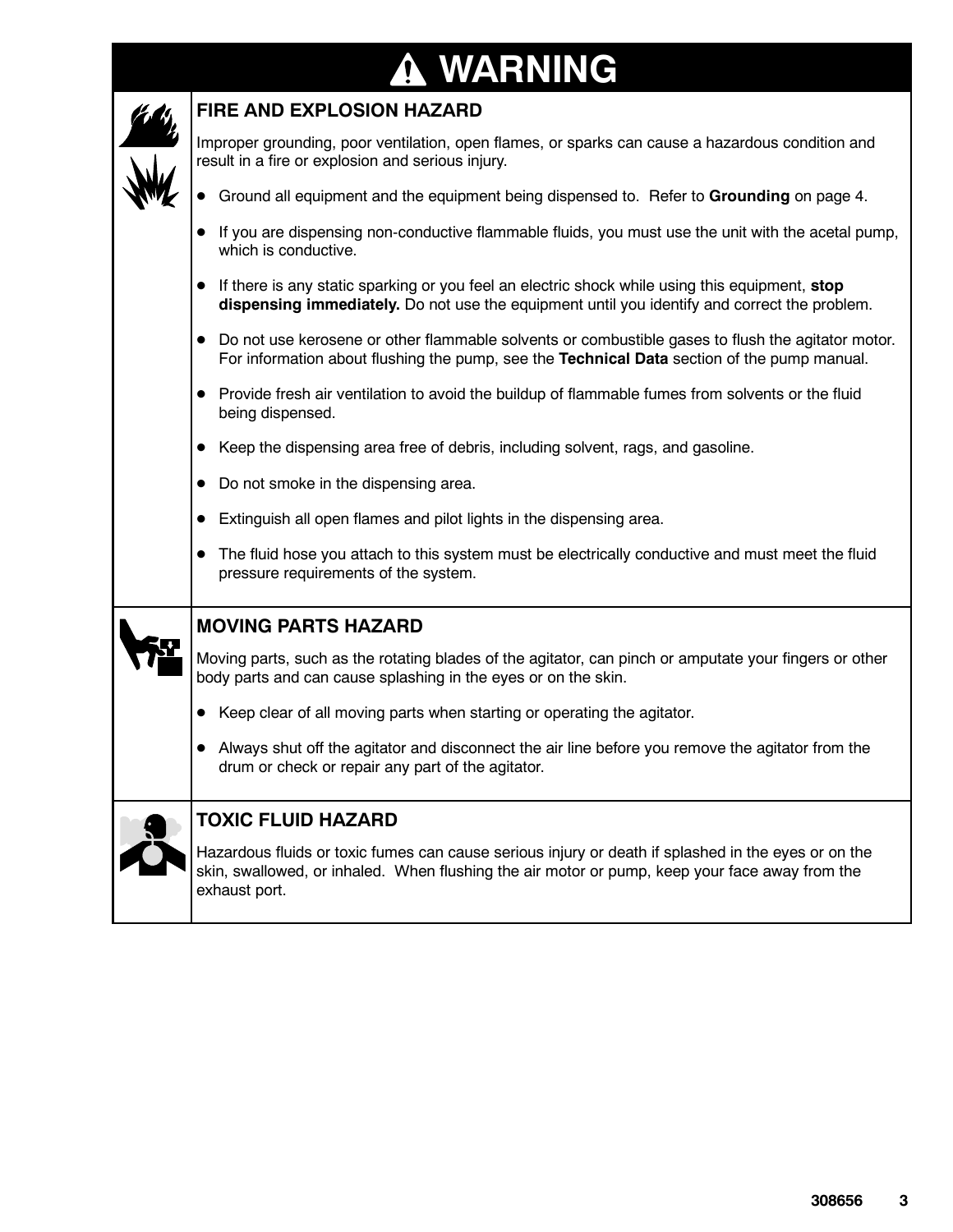## **Installation**

#### **Grounding**

### **WARNING**

#### **FIRE AND EXPLOSION HAZARD**

This unit must be grounded. Before you operate it, ground the system as explained in this section. Also, read **Fire and Explosion Hazard** on page 3.

*The acetal Husky 515 pump (used in Model 238860)* contains stainless steel fibers that make the wetted parts conductive. Attach the ground wire to the ground screw to ground the wetted parts.

*The polypropylene Husky 515 pump (used in model 238859) is not conductive.*

For further grounding information, read the **Grounding** section in the pump manual and the agitator manual.

Proper grounding is an essential part of maintaining a safe system.

To reduce the risk of static sparking, and all electrically conductive objects or devices in the dispensing area **must** be properly grounded. Check your local electrical code for detailed grounding instructions for your area and type of equipment.

**To ground the dispenser,** connect the end of the ground wire (4) to a true earth ground. See the **Parts Drawing** on page 6.

**NOTE:** Model 238860 is shipped with the ground wire attached to the grounding screw on the pump and to the grounding lug on the agitator. The ground wire must always be attached to these two places during use.

### **WARNING**

#### **TIPPING HAZARD**

This unit should be used **only** on flat, level surfaces. Uneven or slanted surfaces could cause the drum to tip over.

Do not transfer drums with the unit mounted in the bung hole. When the unit is mounted in the bung hole, the center of gravity is too high for stability during transfer and could tip over.

If possible, before you tighten the bung connection, rotate the unit so the agitator air motor is as close as possible to the center of the drum. That will improve the center of gravity and reduce the tipping hazard.

### **Operation**

#### **Pressure Relief Procedure**

### **WARNING**

#### **PRESSURIZED EQUIPMENT HAZARD**

The equipment stays pressurized until pressure is manually relieved. To reduce the risk of serious injury from pressurized fluid, accidental spray, or splashing fluid, follow this procedure whenever you:

- Are instructed to relieve pressure
- Stop dispensing
- Check, clean, or service any system equipment
- Install or clean dispensing nozzles
- 1. Shut off the air to the pump.
- 2. Open the dispensing valve to relieve all fluid pressure, and have a container ready to catch the drainage.

See the **Parts Drawing** on page 6.

- **Flush the dispenser before first use.** 
	- **NOTE:** The pump was tested with lightweight oil, which is left in the fluid passages to protect parts. To avoid contaminating your fluid with oil, flush the pump with a compatible solvent before using the equipment.
- You must ensure that the agitator is stopped any time it is not contained in the drum. See **Moving Parts Hazard** on page 3.
- Operate the pump by opening and closing the ball valve (17). Operate the agitator by adjusting the needle valve. *See the pump manual and the agitator manual for detailed operating instructions.*

**NOTE:** For stopping the pump and agitator in emergencies, disconnect the air line from the quick-disconnect air line fitting (14).

• When you lift the unit from the bung-mounted position, lift the unit with the aid of an overhead hoist hooked up to the lift hook (9).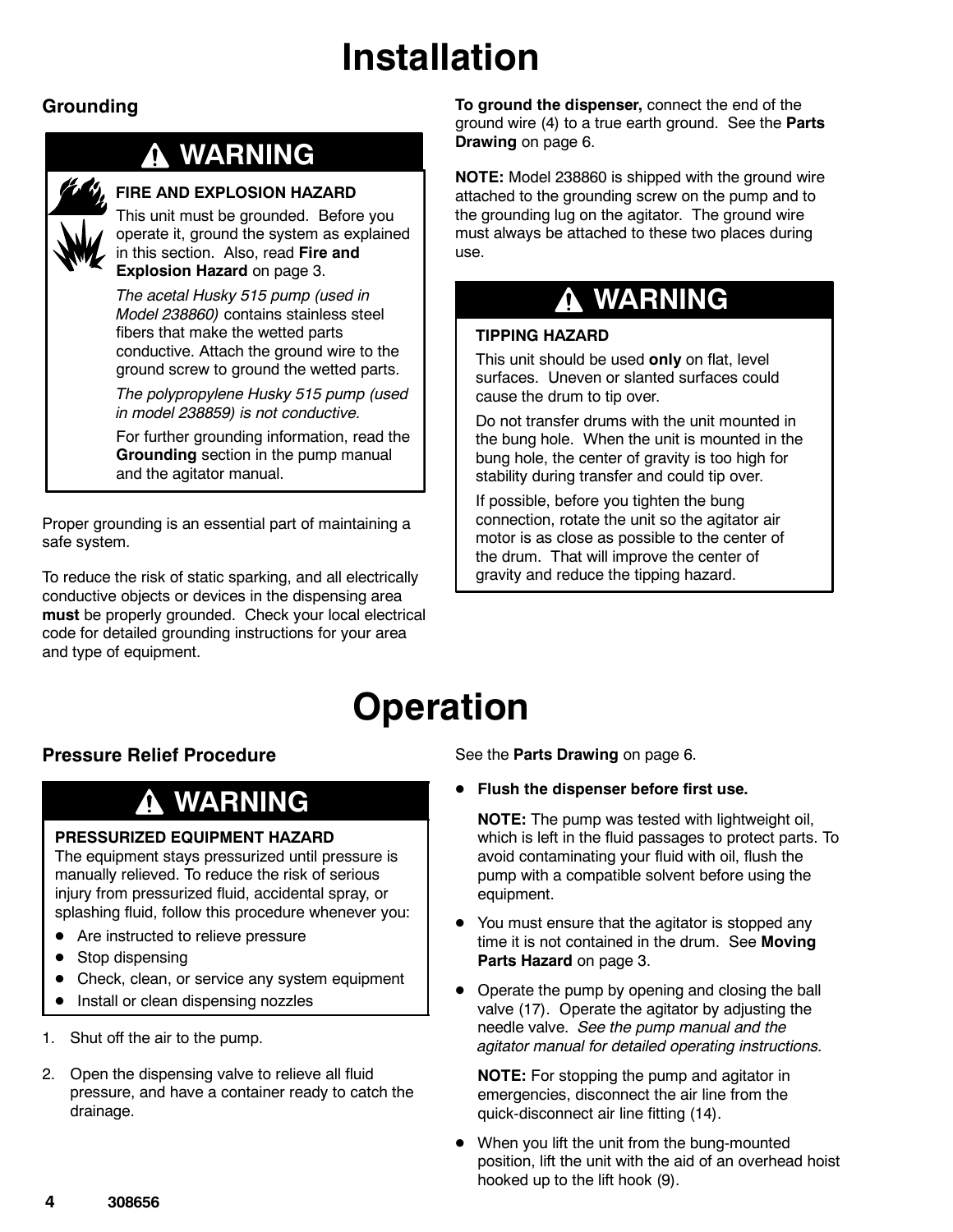## **Service**

*See the individual component instruction manuals for service instructions specific to the agitator and the pump.*

### **A** CAUTION

Before operation, tighten the bung connection firmly by hand, and check it periodically during operation for tightness. See the **Parts Drawing** on page 6.

### **Parts List**

### **Husky/Twistork Package, Model 238859, Series B**

*Includes items 1, 3 through 21*

#### **Husky/Twistork Package, Model 238860, Series B**

*Includes items 2 through 21*

|        | <b>Description</b>             | Qty.                        | Ref<br>No. |        | <b>Description</b>        | Qty.           |
|--------|--------------------------------|-----------------------------|------------|--------|---------------------------|----------------|
| 241565 | PUMP, Husky 515, polypropylene |                             | 10         | 100011 | NUT, wing                 | 4              |
|        | See manual 308981.             |                             | 11         | 110755 | <b>WASHER</b>             | 4              |
| 241564 | PUMP, Husky 515, acetal        |                             | 12         | 111570 | BOLT, carriage            | $\overline{2}$ |
|        | See manual 308981.             |                             | 13         | 100015 | NUT, hex                  | $\overline{2}$ |
| 236629 | <b>AGITATOR, Twistork</b>      |                             | 14         | 169970 | FITTING, air line         | 1.             |
|        | See manual 308345.             |                             | 15         | 108638 | TEE, pipe                 |                |
| 222011 | WIRE, ground                   |                             | 16         | 110937 | ELBOW, male               | 1.             |
| 191755 | <b>BRACKET</b>                 |                             | 17         | 110223 | <b>BALL VALVE, vented</b> | 1.             |
| 113575 |                                |                             | 18         | 156971 | NIPPLE, short             | 1.             |
| 191742 | NUT, suction tube              |                             | 19         | 113208 | FITTING, tube             |                |
| 191566 | UNION, suction tube            |                             | 20         | 054172 | TUBE, air                 | 9 in.          |
| 191756 | HOOK, lift                     |                             | 21         | 110733 | ELBOW, 45 degree, 1/4 npt |                |
| Ref    |                                | Part No.<br>O-RING, packing |            |        |                           | Part No.       |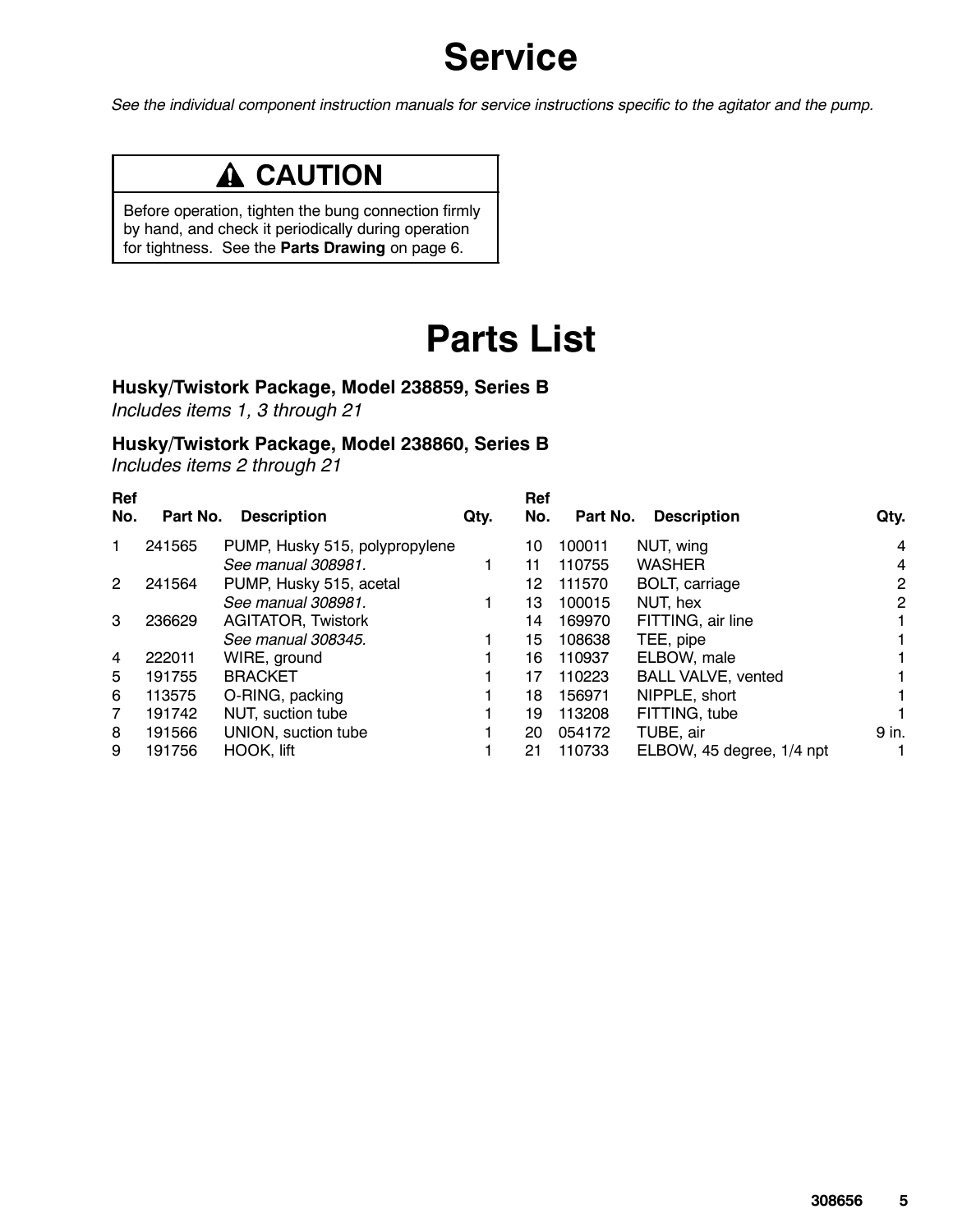### **Parts Drawing**



6 Husky/Twistork Model 238859 has the optional Rulon® Bearing Nut 189660.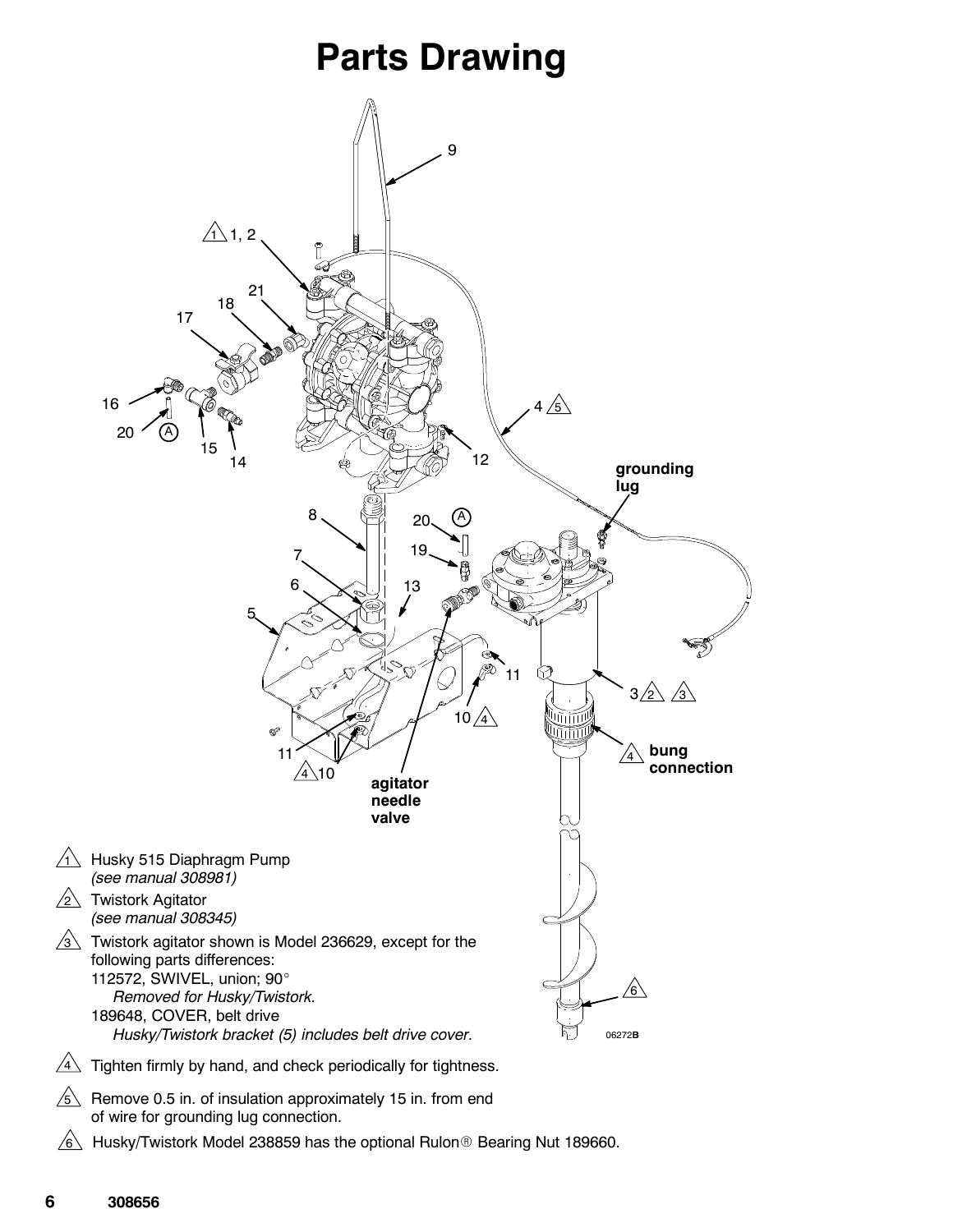## **Technical Data**

| Maximum siphon flow rate                                                                    |
|---------------------------------------------------------------------------------------------|
|                                                                                             |
|                                                                                             |
|                                                                                             |
|                                                                                             |
|                                                                                             |
| Agitator air consumption                                                                    |
|                                                                                             |
|                                                                                             |
| Pump air consumption at 12 gpm (45.4 lpm)  approximately 12 scfm (0.34 m <sup>3</sup> /min) |
|                                                                                             |
|                                                                                             |
|                                                                                             |
| * Tested to CAGI-PNEUROP-1969                                                               |

*Rulon*<sup>®</sup> *is a registered trademark of Dixon, a division of Furon.*